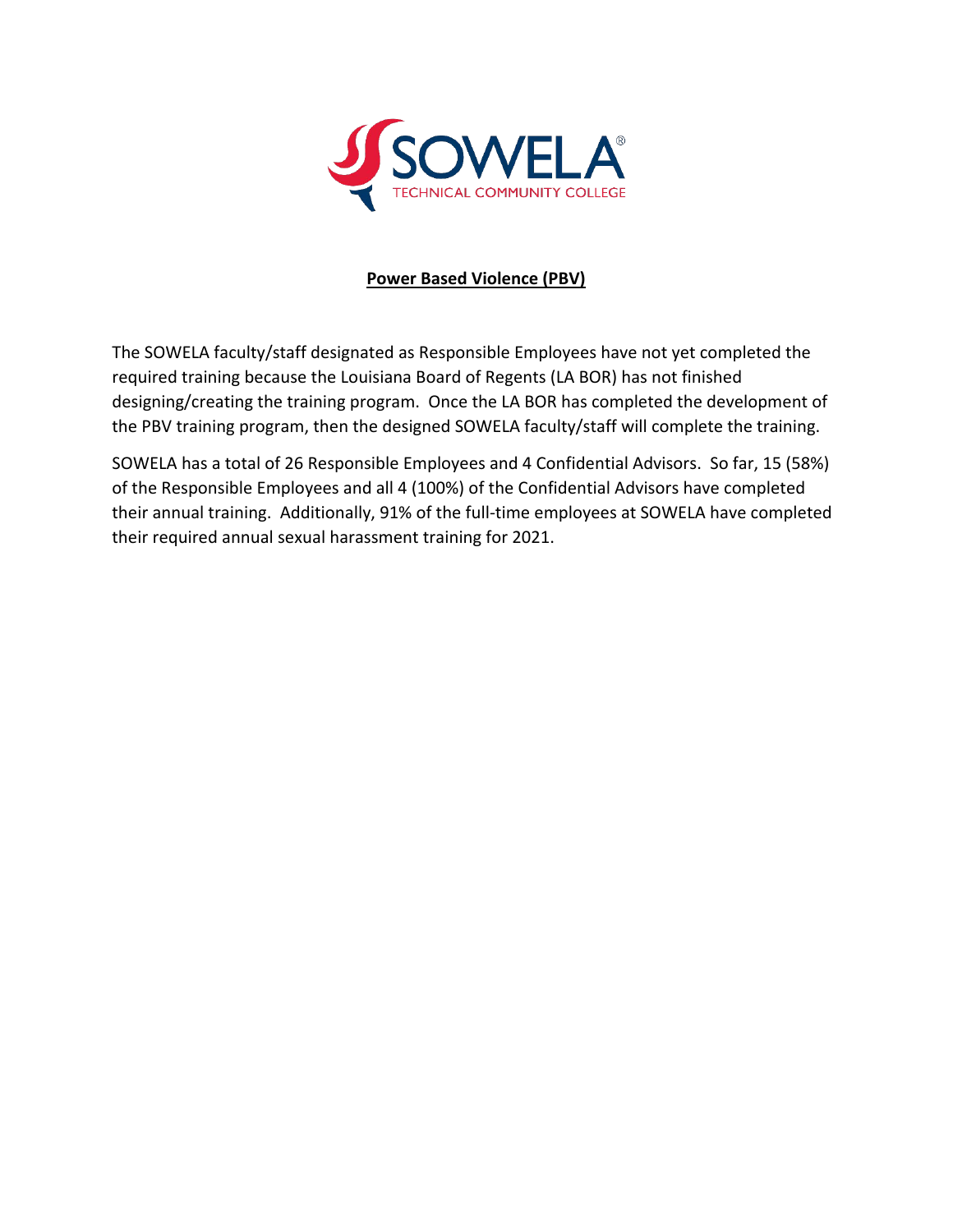## **Form B2 – Chancellor's Data Report -- SOWELA Technical Community College / June**

## **-- October 10, 2021**

2021-2022 Academic Year, Fall Semester

| Date Formal Complaint Filed [1]                                                                                                                                                                                                                                                                                                                                                                                            | Status of Formal Complaint [2] Basis for Complaint [3] |           | Disposition [4] |           | Disciplinary Status [5] Gender of Complaintant [6] Gender of Respondent [7] |           |
|----------------------------------------------------------------------------------------------------------------------------------------------------------------------------------------------------------------------------------------------------------------------------------------------------------------------------------------------------------------------------------------------------------------------------|--------------------------------------------------------|-----------|-----------------|-----------|-----------------------------------------------------------------------------|-----------|
|                                                                                                                                                                                                                                                                                                                                                                                                                            | <b>NA</b>                                              | <b>NA</b> | <b>NA</b>       | <b>NA</b> | <b>NA</b>                                                                   | <b>NA</b> |
| No formal complaints received                                                                                                                                                                                                                                                                                                                                                                                              |                                                        |           |                 |           |                                                                             |           |
|                                                                                                                                                                                                                                                                                                                                                                                                                            |                                                        |           |                 |           |                                                                             |           |
|                                                                                                                                                                                                                                                                                                                                                                                                                            |                                                        |           |                 |           |                                                                             |           |
|                                                                                                                                                                                                                                                                                                                                                                                                                            |                                                        |           |                 |           |                                                                             |           |
|                                                                                                                                                                                                                                                                                                                                                                                                                            |                                                        |           |                 |           |                                                                             |           |
|                                                                                                                                                                                                                                                                                                                                                                                                                            |                                                        |           |                 |           |                                                                             |           |
|                                                                                                                                                                                                                                                                                                                                                                                                                            |                                                        |           |                 |           |                                                                             |           |
|                                                                                                                                                                                                                                                                                                                                                                                                                            |                                                        |           |                 |           |                                                                             |           |
|                                                                                                                                                                                                                                                                                                                                                                                                                            |                                                        |           |                 |           |                                                                             |           |
| [1] Information about Formal Complaints is specifically required to be included in the Chancellor's report. For<br>convenience, BOR Recommends the Title IX Coordinators' reporting in the third column serve as the basis of<br>information to be included in the Chancellor's report, so effectively Title IX Coordinators can copy and paste<br>their reports regarding Formal Complaints into the Chancellor's report. |                                                        |           |                 |           |                                                                             |           |
| [2] Status of investigation as it pertains to Formal Complaints filed for an accusation of power-based violence<br>or retaliation.                                                                                                                                                                                                                                                                                         |                                                        |           |                 |           |                                                                             |           |
| [3] Type of power-based violence or retaliation alleged.                                                                                                                                                                                                                                                                                                                                                                   |                                                        |           |                 |           |                                                                             |           |
| [4] Disposition of any disciplinary processes arising from the Formal Complaints.                                                                                                                                                                                                                                                                                                                                          |                                                        |           |                 |           |                                                                             |           |
| [5] Institution should indicate where they are in the disciplinary status and also note if there was a sanction<br>imposed and what sanction was imposed.                                                                                                                                                                                                                                                                  |                                                        |           |                 |           |                                                                             |           |
| [6] Although not required by law, for data collection purposes BOR requests information pertaining to the<br>gender of both the Complainant and Respondent.                                                                                                                                                                                                                                                                |                                                        |           |                 |           |                                                                             |           |
| [7] Although not required by law, for data collection purposes BOR requests information pertaining to the<br>gender of both the Complainant and Respondent.                                                                                                                                                                                                                                                                |                                                        |           |                 |           |                                                                             |           |